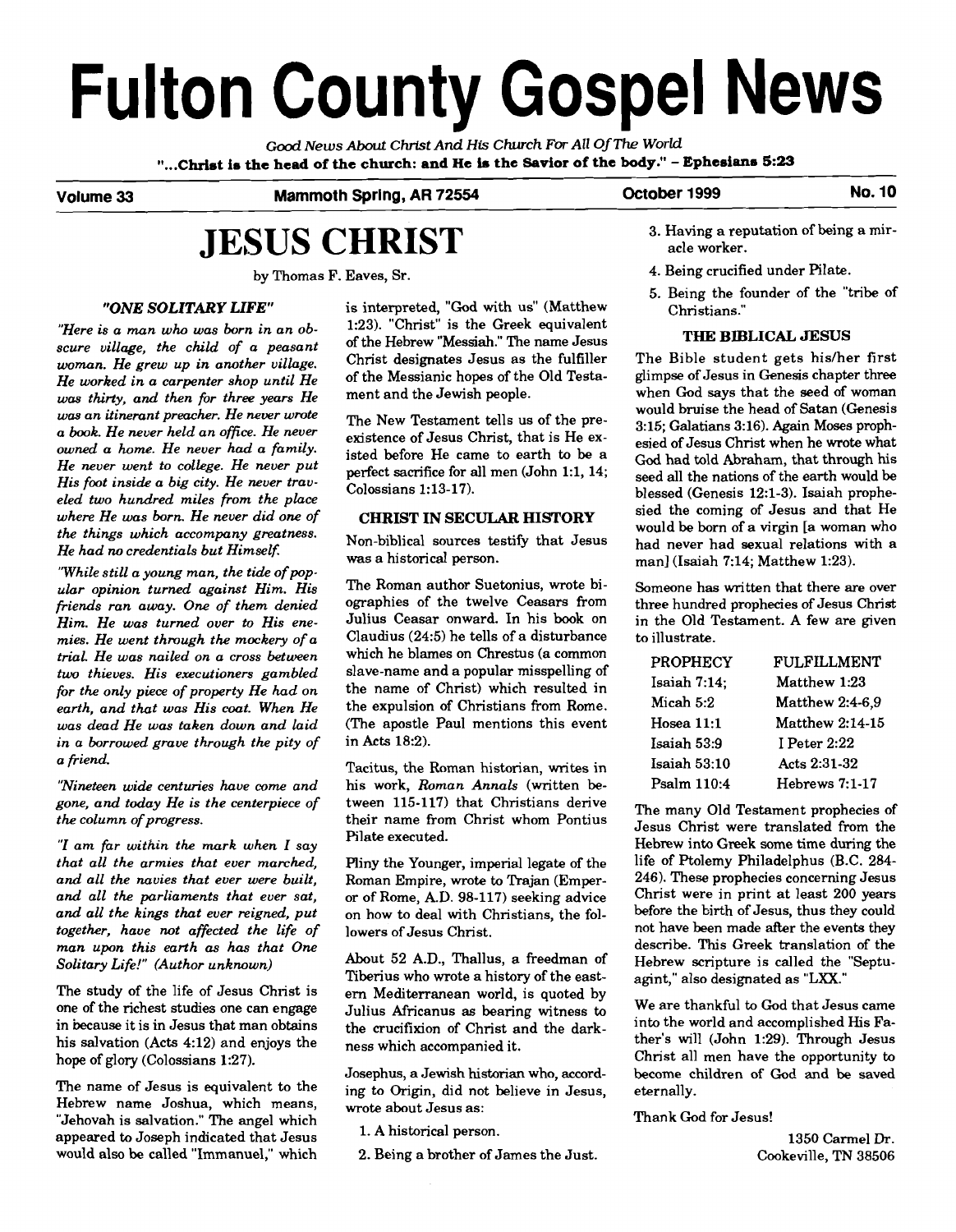### **FULTON COUNTY GOSPEL NEWS USPS Publication # 211780**

... is a Periodical publication issued monthly by the Church of Christ at Third and Bethel (P.O. Box 251), Mammoth Spring, **AR** 72554-025 1. POSTMASTER: Please mail all changes of address to the above address.

**FCGN** is mailed free of charge to any who care **to** receive it. We will be happy to add any **names** to the regular mailing list If you send in a name we must have a complete address, mcludmg number and **sweet** name, Or R.R Or HCR number? plus **box** number, or a P.O. Box number and the NINE DIGIT **ZIP CODE.** This paper is supported by voluntary contributions for which we are grateful. Financial information will be **furnished** upon request. *Mail all* address **corrections or**  manuscripts to:

### **FULTON COUNTY GOSPEL NEWS**

**P.** 0. *Box* **<sup>251</sup> Mammoth Spring, AR** 72554

### PLEASE NOTICE CHANGE IN OUR E-MAIL ADDRESS

Because Israel had wandered away from 2:38-41), of those in Samaria (Acts 8:12, God, they needed a message that would 13), the Ethiopian (Acts 8:35-39), the first rael to leave their evil ways. You shall in Corinth (Acts 18:8).<br>speak My words to them, whether they when the report was given concerning astray (Acts 20:29-31). hear or whether they refuse, for they are rebellious" (Ezekiel 2:7 NKJV). those who had believed and been bap-

similar command, "Go into all the world prayer, received the Holy Spirit, or any found on page three of the insert.<br>and preach the gospel to every creature" such statement. and preach the gospel to every creature" such statement.<br>(Mark 16:15). The gospel is the "word of **Conclusions Conclusions do not** send your subscription to our (Mark 16:15). The gospel is the "word of **Conclusions Conclusions do not** send your subscription to our truth, the gospel of salvation (Ephesians **From the preceding information we can** Mammoth Spring, AR address. The truth, the gospel of salvation (Ephesians **filter from the preceding information we can 1:13)**.

Acts records the fact that God's word was preached with boldness (Acts 4:31) every-<br>where Jesus' followers went (Acts 8:4); to ceive it. Samaritans (Acts 8:25), and even to other<br>countries (Acts 11:10: 12:5, 46, 40: 14:95, 3). The proper response to the word is countries (Acts 11:19; 13:5, 46, 49; 14:25;  $\frac{3}{16}$ . The proper response to the word is 15:35, 36; 16:39; 17:13; 19:11; 19:10) 15:35, 36; 16:32; 17:13; 18:11; 19:10). Faith, repentance and baptism, followed Ted J. Clarke, Editor<br>Paul's customary approach was to discuss by a life dedicated to Jesus. **Fulton County Gospel News** Paul's customary approach was to discuss. God's word, the Scriptures (2 Timothy **(Continued on page 3)** 

3:16); "Then Paul, as his custom was, went in to them, and for three Sabbaths reasoned with them from the Scriptures"  $(Acts 17:2)$ .

The apostles saw the importance of the word. They were not sidetracked to serve tables, which others could do, but devoted themselves to preaching the word  $(Acts 6:2-4).$ 

### **Why Preach the Word?**

We are to preach God's word, which is the gospel of our salvation (Ephesians 1:13; Romans 1:16), because it can make people "wise for salvation" (2 Timothy 3:15; Acts 13:26). An angel told the apostles to preach "the words of this life" (Acts 5:20). Peter spoke words to the first Gentiles to tell them what to do to be saved (Acts 11:14).

### **Response to the Word**

Those who had a readiness of mind<br>received God's word  $(Acts 17:11)$ : howreceived God's word (Acts  $17.11$ ), how-<br>ever, those whose minds were closed an opportunity to look over the Editorejected it (Acts 13:46; 28:26, 27).

Receiving God's word brought people to **Journal**, so that you would know of believe (Acts 4:4: 17:11, 12) and to be believe (Acts 4:4; 17:11, 12) and to be this good work. I know the editors baptized (Acts 2:41; 8:12; 18:8). The pat  $\begin{bmatrix}\n\text{binized (RCS Z.41, 6:12, 16:8)} \\
\text{bined to the book of Acts is that, 0.812, 1.812\n\end{bmatrix}\n\quad \text{and I am convinced that this will be$ when the word was preached, those who and I am convinced that this will be received it believed and were bentized **WHAT SHALL WE SPEAK?** received it believed and were baptized and the sextellent paper to assist you in for the forgiveness of their sins. This was your Bible knowledge and growth as for the forgiveness of their sins. This was<br>true of those on the day of Pentecost (Acts a child of God. My opinion is that<br>rael had wandered away from 2:38-41), of those in Samaria (Acts 8:12. The Gospel Journal will be a God, they needed a message that would 13), the Ethiopian (Acts 8:35-39), the first strong and faithful paper, providing<br>turn them back to Him. This could not be Gentile converts (Acts 10:47, 48; 11:1), a balanced content w turn them back to Him. This could not be Gentile converts (Acts 10:47, 48; 11:1), a balanced content which proclaims accomplished with a message of human Lydia (Acts 16:14, 15), the jailer in Phi-<br>accomplished with a mess accomplished with a message of human Lydia (Acts 16:14, 15), the jailer in Phi-<br>
origin, so God sent Ezekiel to warn Is-<br>
lippi (Acts 16:32, 33), and the converts<br>
lipping origin, so God sent Ezekiel to warn Isorigin, so God sent Ezekiel to warn Is- lippi (Acts 16:32, 33), and the converts while warning its readers of those rael to leave their evil ways. "You shall in Corinth (Acts 18:8).

tized, the statement is made that they<br>received the word  $(A_{\text{cts}} 2:41 \cdot 8:14 \cdot 11:1)$  action to become charter subscribers Notice, he was to speak "My  $(God's)$  received the word  $(Acts 2:41; 8:14; 11:1)$ , action to become charter subscribers but not that they received Jesus as their to this proposed new paper. Combut not that they received Jesus as their to this proposed new paper. Compersonal Savior, prayed the sinner's plete information for subscribing is Jesus commissioned the apostles with a personal Savior, prayed the sinner's plete information for subscribing is similar command "Co into all the world prayer, received the Holy Spirit, or any found on page three of the i

- 1. God expects His word to be respected and preached (2 Timothy 4:2).
- 
- 

### **A WORD OF EXPLANATION ABOUT THE INSERT**

The elders of the church at Third and Bethel in Mammoth Spring, Arkansas believe in the awesome power of the printed page. If that were not the case, the church here, with the aid of many others, would not have published the **Fulton News** for nearly fifty years.

The insert gives you important information about a new publication, **The Gospel Journal,** which will debut in January, 2000. Although this publication is only available through a subscription cost, it is a non-profit venture. All monies collected will be directed back into the operationg rial Aims and Staff of **The Gospel** 

draw the following conclusions:<br>
They Preached The Word<br>
1. Cod expects His word to be remarted financial way from making this tian of **The Gospel Journal.** We just believe strongly in the good this<br>new journal can and will accomplish.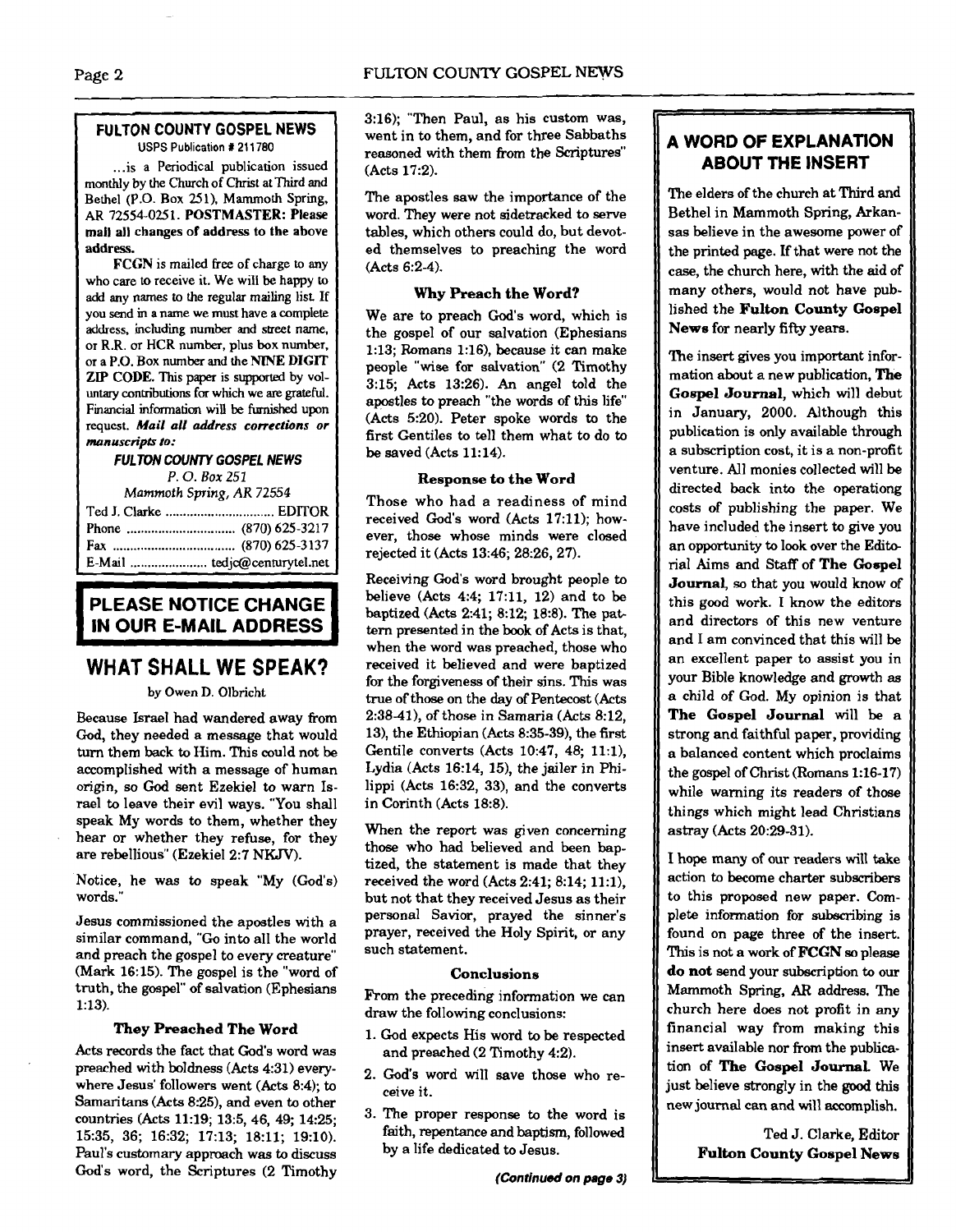### **(Continued from page 2)**

- 4. Those who received the word were baptized for the forgiveness of their sins.
- 5. Salvation comes to those who obey Jesus when they hear the name of Jesus and the kingdom preached (Acts 8:4, 5, 12).
- 6. Even though the Samaritans received the Holy Spirit through the laying on of apostles' hands and the Gentiles received the Holy Spirit directly from God, the reports about them simply included that they had "received the word" (Acts 8:14; 11:l).
- 7. The description given of the response on the day of Pentecost, when preaching forgiveness in Jesus' name began (Luke 24:47), which must have set the precedence for all following conversions, was that those who received the word were baptized. This must mean that receiving the word includes baptism in order to be saved (Mark 16:15, 16), for the word can make us wise to salvation, and baptism was the result of receiving it (Acts 2:41).
- 8. Preachers who do not preach the word today are failing to bring people to salvation.
- 9. Failure to preach the word is to fail to follow the instruction of Jesus and the precedence set by the early church.
- 10. Receiving God's word is the only way to salvation, yesterday, today, and until the end of the world.

305 W. Maryland Ave. Sherwood, **AR** 72120

### **ARE YOU LOST OR SAVED?**

### **by Ted J. Clarke**

**WHAT DOES IT MEAN TO BE LOST?**  The word "lost" carries with it several different meanings. It can mean "not knowing where we are." It can also mean "destroyed," such as, "All lives were lost in the plane crash." Another meaning is "no longer held or possessed," such as, "I lost my job." A final meaning for our purposes is "unprofitable, wasted," such as, "This was a lost evening." To be spiritually lost carries a touch of all of these meanings and much more.

Those who are spiritually lost do not "know where they are," nor where they are going. Jeremiah 10:23 says, "0 Lord, I know that the way of man is not in himself; it is not in man who walks to direct his own steps." Proverbs 14:12 says, "There is a way which seems right to a man, but its end is the way of death." Jesus claims that He is **the light** and **the way** (John 8:12; 14:6). If we do not follow Christ, we walk in darkness and stumble about in the broad way that leads to death (Matthew 7:13). "Lost" people will ultimately be destroyed. Paul says that "those who know not God and obey not the gospel of our Lord Jesus Christ.. . shall be punished with **everlasting destruction** from the presence of the Lord and from the glory of His power" (2 Thessalonians 1:8, 9). Everlasting punishment is as real as everlasting life. See Matthew 25:46! To lose physical life is one thing, to lose your soul is the greatest tragedy of all (Matthew 16:26). Those who are spiritually lost are no longer "held or possessed" by God, at least not in the sense of being "with" God. God says, "All souls are mine," meaning that He is Creator and will finally judge the eternal destiny of all men (Ezekiel 18:4).

When we go into a life of sin, we deny our Creator and become slaves of another (Matthew 10:33; Romans 6:16). We are lost to God when we serve ourselves, sin and Satan. **God** will judge us, but we are no longer His possession, His children! Those who are lost spiritually are living "unprofitable and wasted" lives! Jesus taught that we ought to be laying up treasures in heaven for eternity, because everything pertaining to this earthly life will one day mean absolutely **nothing**  (Matthew 6:19, 20)! Peter says that the earth and all the works in it will be destroyed, dissolved with fire hotter than anything we have known (2 Peter 3:lO). Paul says, "For we brought nothing into this world, and it is **certain we can carry nothing out"** (1 Timothy 6:7). Everything you have worked for in this life will some day mean nothing to you! Without Christ your life will have been "wasted."

One does not have to be lost nor stay lost! We exist to serve you and will gladly help you **find God. If you need such help, call today.** 

**WHAT DOES IT MEAN TO BE SAVED?** The word "saved" has several shades of meaning, much like the word "lost" which we just discussed. Basically, we are using the meaning "to be rescued from danger; to make and keep safe." To be lost means to be separated from God and doomed to everlasting punishment. To be saved is to be reconciled to God, thus being saved from the punishment of an eternal hell. In addition to avoiding hell, we gain the promise of eternal life in heaven with God, Christ and the saved of all the ages (Matthew 8:ll; John 14:l-6; Revelation 21:l-7; 22:l-5). Please read all of those verses and see the eternal joy that will ultimately belong to all the saved. **But wait! There is more!** 

Critics of Christianity accuse us of preaching, "Pie in the sky, in the sweet by and by." Such charges are made, saying that Christianity really doesn't offer a person anything for this life, it is all "afterlife," and we really don't know that there is an afterlife. Our critics are wrong on both counts! An empty tomb near Jerusalem nearly 2000 years ago and the spread of Christianity based on the resurrection of Jesus **prove** that there is an afterlife, if one will consider the facts objectively. The charge that Christianity is only "pie in the sky" is equally false!

While heaven is the ultimate "hope" of every true Christian, **the Christian life is the best possible life for the here and now!** The apostle Paul says, "...godliness is profitable for all things, **having the promise of the life that now is** and of that which is to come" (1 Timothy 4:8). While Jesus admitted that God sends the sun and rain on the good and bad alike (Matthew 5:45), He inspired the apostle Paul to teach that only "in Christ" can we find **"every spiritual blessing"** (Ephesians 1:3). There are no spiritual blessings outside of Christ! No sins are forgiven outside of Christ. There is no fellowship with God outside of Christ. There is no promise of watchcare and protection outside of Christ. See Ephesians 1:7; John 14:6; Romans 8:31-39; Hebrews 13:5, 6. Only in Christ can there be true peace of mind, trusting in God in life or in death (Philippians 1:21; 4:6, 7, 13).

No, Christians are not promised immunity from all problems. We grow and strengthen our faith through trials (James 1:24). We are promised strength to endure and that earthly trials are **nothing compared to the glory of heaven** (Philippians 4:13; Romans 8:18; 2 Corinthians 4:16-5:8). Read these verses and get the comfort that comes from them! Being "saved" can mean everything to your life **right now!** Call us if we can help you learn what to do to be saved.

*Man receives no nourishment from chewing the rag.* 

*A well rounded life is achieved by watching your corners.*